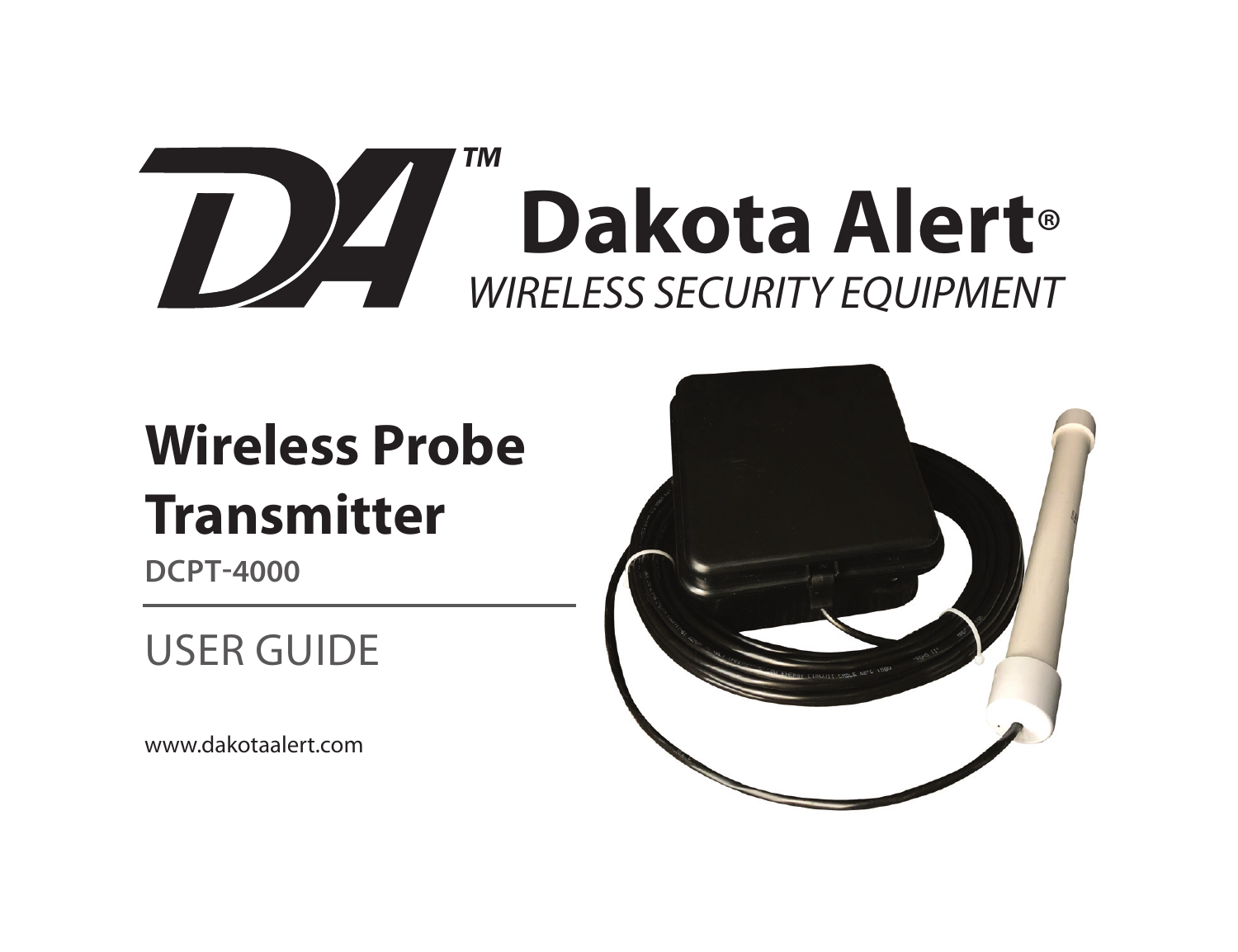This DCPT-4000 Wireless Probe Transmitter transmits a signal to your DCR-4000 receiver when it detects a vehicle in the monitored location, such as a driveway or a drive-up window. Connect multiple wireless probe transmitters (or other transmitters) to your receiver to create a complete security system.

#### **PACKAGE CONTENTS**

- Wireless Probe Transmitter
- Probe with 50 ft. of direct burial wire
- CR123A batteries (4)
- User Guide

#### **SETTING UP YOUR WIRELESS PROBE**

- 1. Install the batteries (included). See "Installing the batteries" on page 3.
- 2. Select a tune and connect your wireless probe to your receiver. See "Coding your receiver" on page 4.
- 3. Position your probe and transmitter box. See "Positioning your transmitter" on page 5.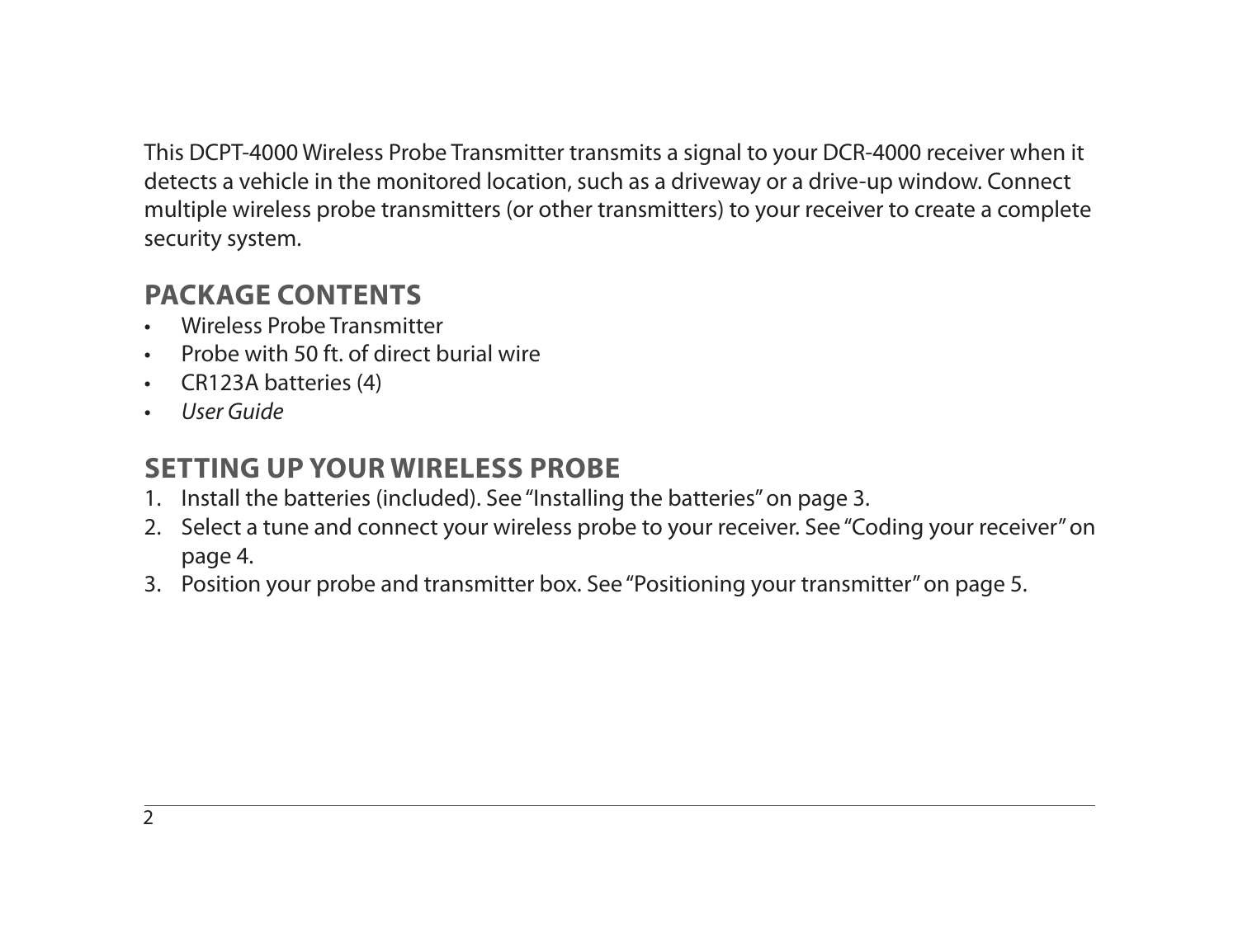### **INSTALLING THE BATTERIES**

- 1. Open the transmitter box lid.
- 2. Install four CR123A batteries (included). Make sure that the + and symbols on the batteries match the symbols in the compartment.



3. Close the transmitter box lid.

**LOW BATTERY ALERT:** If you hear a second alert 30 seconds after the first alert, and nothing has activated the transmitter again, the batteries in the transmitter box are low and should be replaced.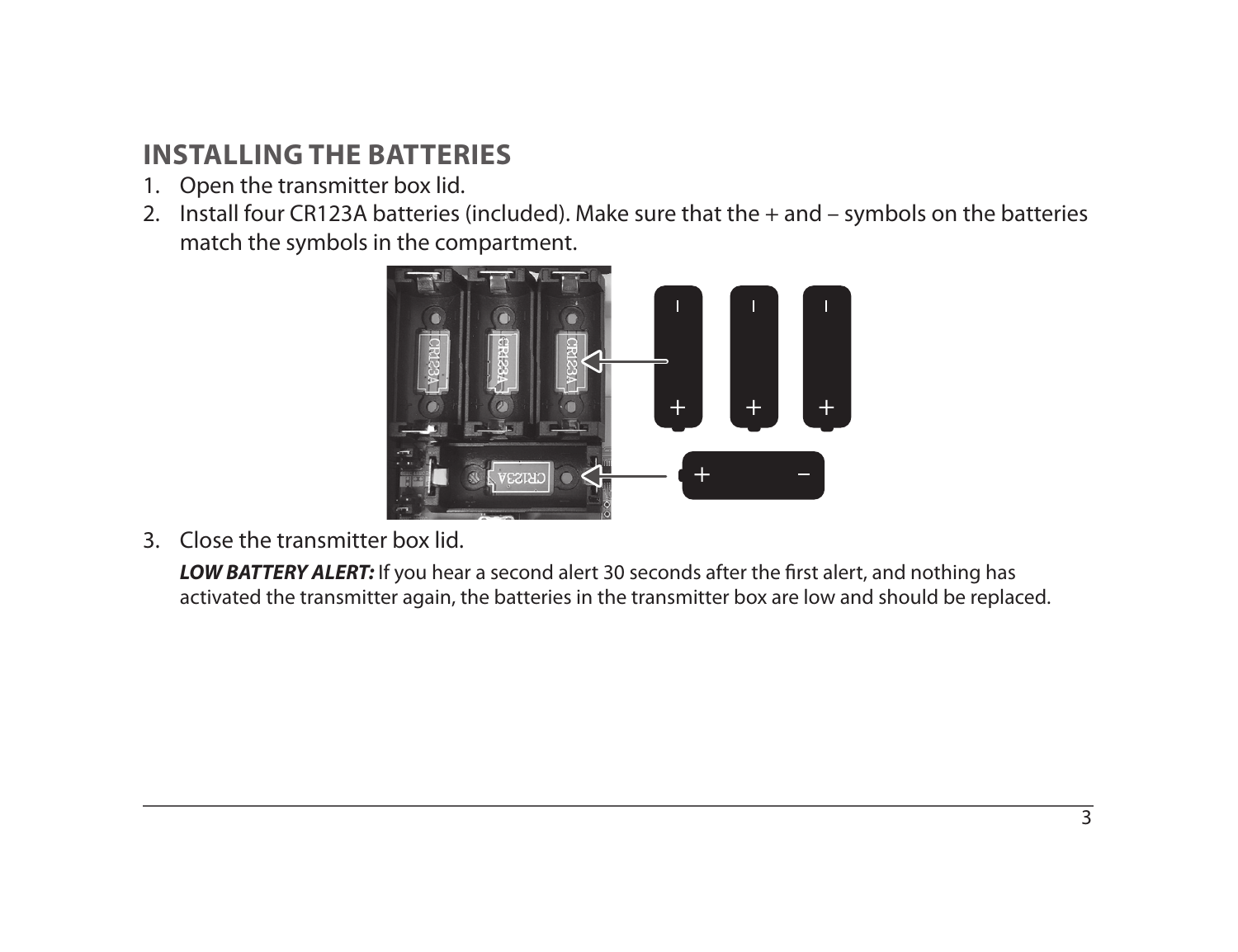# **CODING YOUR RECEIVER**

*Note:* You can connect up to 16 transmitters to your receiver.

1. Place your receiver and wireless probe transmitter near each other.

**Note:** Do not move or place metal near the probe until you find the tune you want to avoid accidentally activating the transmitter.

- 2. Press and hold the **MODE** and  $\triangleleft\%$  (volume) buttons for three seconds. When all four lights flash, release the buttons.
- 3. Press  $\blacklozenge$  (volume) repeatedly until you find the tune you want to use.

| Ding Dong (high) |  | Alarm/Siren            |  | <b>William Tell</b>   |
|------------------|--|------------------------|--|-----------------------|
| Ding Dong (low)  |  | Coo Coo Clock          |  | 10   Canon in D       |
| Westminster      |  | <b>Bird Chirping</b>   |  | 11   Morning          |
| <b>Fur Elise</b> |  | <b>Twinkle Twinkle</b> |  | <b>Toreador March</b> |

- 4. After you choose a tune, activate the wireless probe transmitter by passing a metal object (such as a hammer or keys) by the probe, or manually move the probe a few inches. The receiver emits a short beep.
- 5. If you are coding more than one transmitter, repeat steps 3 and 4.
- 6. After your transmitter(s) are coded, press and hold the **MODE** button until the LEDs stop flashing (about three seconds).
- 7. To test the tune, activate the wireless probe transmitter. You should hear the selected tune and see the lights flash on your receiver.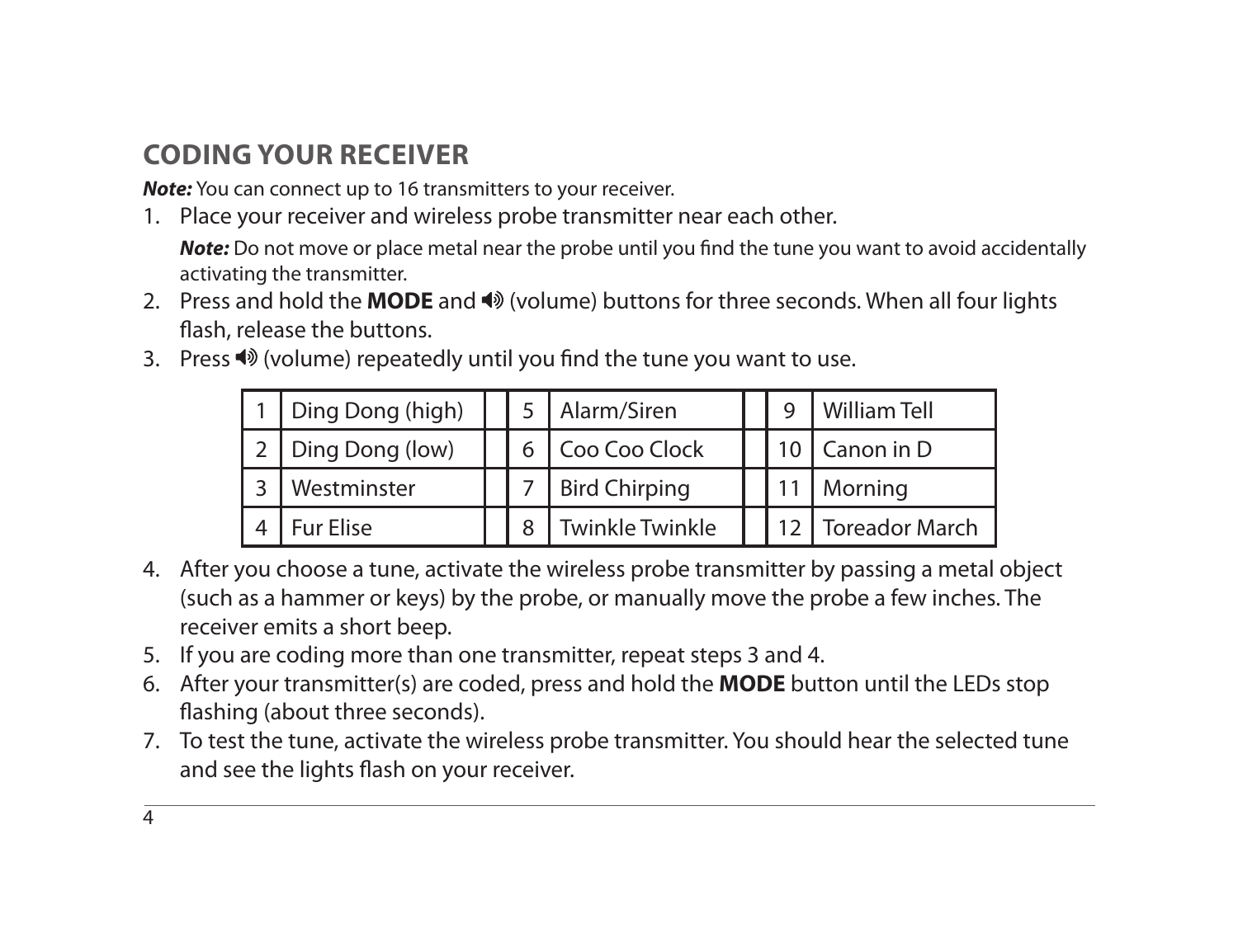# **POSITIONING YOUR TRANSMITTER**

1. Lay the probe parallel to the driveway, then have a car drive by to test its position. You should hear an alert through your receiver.

*Note:* The probe detects vehicles up to about 10 feet (3 m) away.

2. Bury the probe and its wire:



- » If your driveway is one-car wide, bury the probe right next to the drive. If your driveway is two or more cars wide, bury the probe in the middle of the drive, or place a second probe transmitter on the opposite side of the driveway.
- » After burying the probe, bury the wire to a tree or post nearby where the transmitter box will be located. To protect the wire, it's best to have it inside a conduit where it is exposed above ground, below the transmitter box. If the buried probe and wire are in a high traffic area, bury both inside a conduit.
- » The wire and probe should be buried at least 3 inches (7.6 cm) below the surface to prevent damage from garden equipment. If anything heavier than a riding lawn mower will drive over the probe or wire, it's best to bury the probe and wire up to 12 inches (30.5 cm) deep and place in a conduit to prevent damage.
- 3. Mount the transmitter box on a wooden post or a tree with two screws (not included) for maximum range. For the best results, the transmitter should be at least 4–5 feet (1.2–1.5 m) off the ground.

*Note:* Although the maximum range is about a mile, obstructions such as hills, trees, metal siding, and stucco can all reduce the range. Metal posts may interfere with the transmitter's radio signal.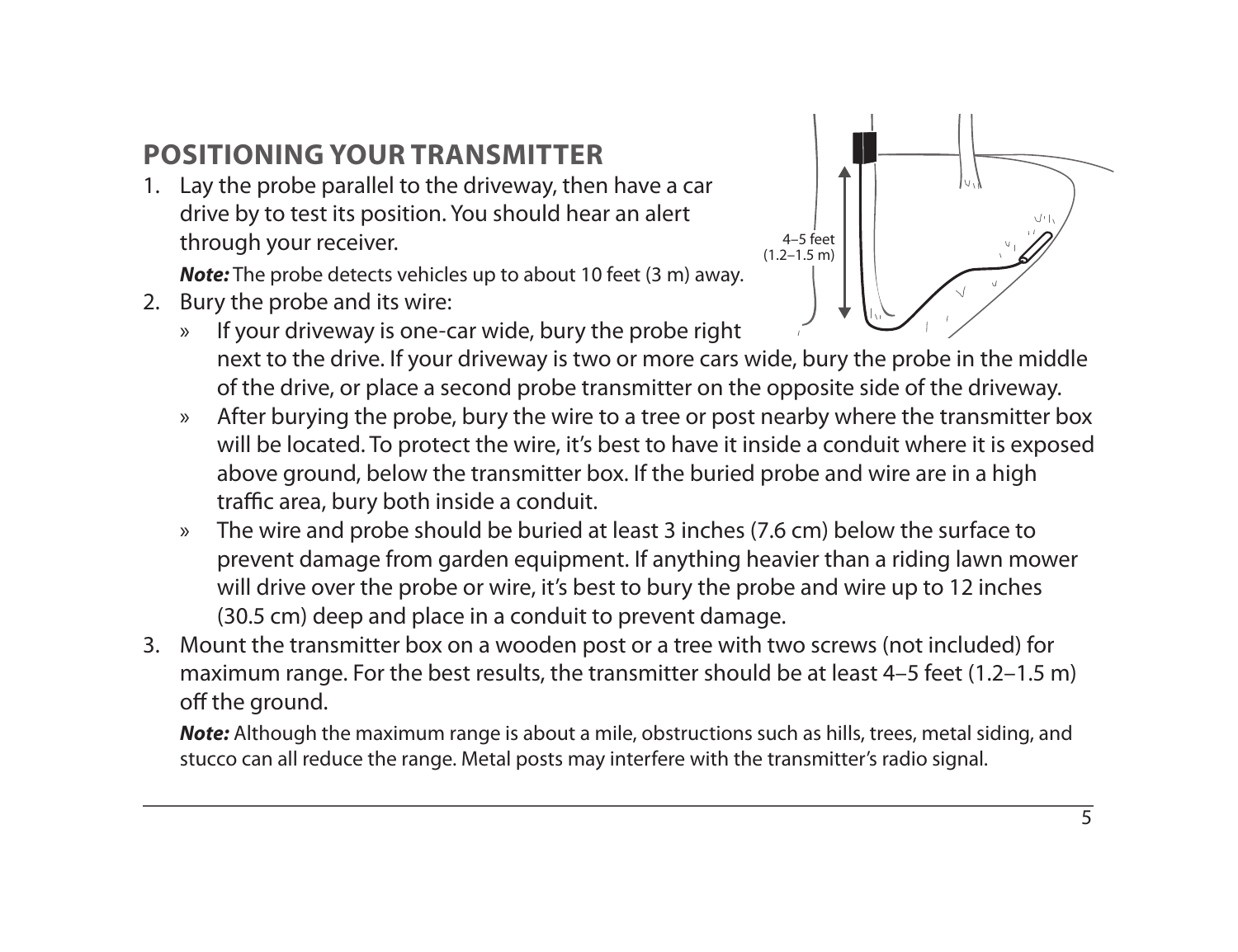### **ADJUSTING THE VOLUME**

Press the (volume) button repeatedly to adjust the volume (four levels and off). The lights show the volume level for four seconds.

#### **TROUBLESHOOTING**

#### **If you are getting false alarms:**

- Make sure that the probe is at least 50 feet (15.2 m) from any main roads.
- Check the wire for damage to the insulation.
- If you hear a second alert 30 seconds after the first alert, and nothing has activated the transmitter again, the batteries in the transmitter box are low and should be replaced.
- Turn the sensitivity knob counterclockwise to reduce the sensitivity.



**Sensitivity knob** 

#### **If the transmitter is not detecting:**

- Change the batteries in the transmitter.
- Make sure that the transmitter is coded to the receiver. See "Coding your receiver" on page 4 for coding instructions.
- Move the transmitter closer to the receiver.
- Keep the transmitter away from large metal objects that may interfere with the radio signal.
- Turn the sensitivity knob clockwise to increase the sensitivity.



Sensitivity knob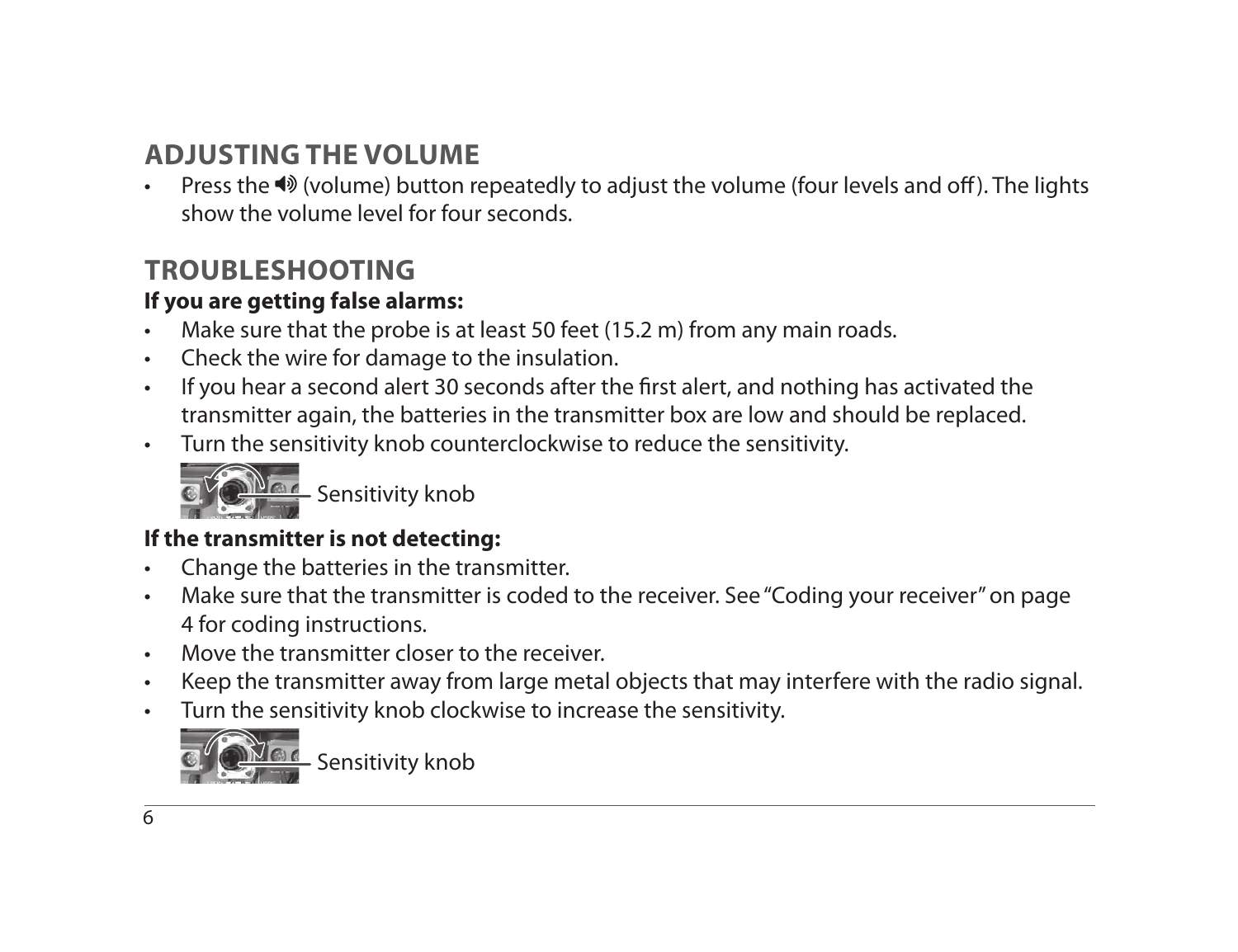#### **SPECIFICATIONS**

- **Power source:** Four CR123A batteries
- **Frequency:** 433.92 MHz
- **Wireless range:** About 1 mi. (1.6 km)\*

\*Actual range will vary depending on local terrain and obstructions.

#### **TECH SUPPORT**

- **Probe detection range:** Up to 10 ft. (3 m)
- **Wire length:** 50 ft. (15.24 m)
- **Operating temperature:** -30 to 120°F (-34.4 to 48.9°C)

If you have problems using this product after reading this manual, please contact us. You can reach us by phone at 605-356-2772 from 8:30 AM to 5:00 PM Monday through Friday (Central Standard Time). We will be happy to answer your questions and help you in any way we can.

#### **WARRANTY**

Dakota Alert warrants this product to be free of defects in materials and workmanship for a period of one year from the date of purchase. This warranty does not cover damage resulting from accident, abuse, act of God, or improper operation. If this product does become defective, simply return it to Dakota Alert. Please include a note describing the troubles along with your name and return address as well as the original sales receipt. If the product is covered under the warranty it will be repaired or replaced at no charge. If it is not covered by the warranty, you will be notified of any charges before work is done.